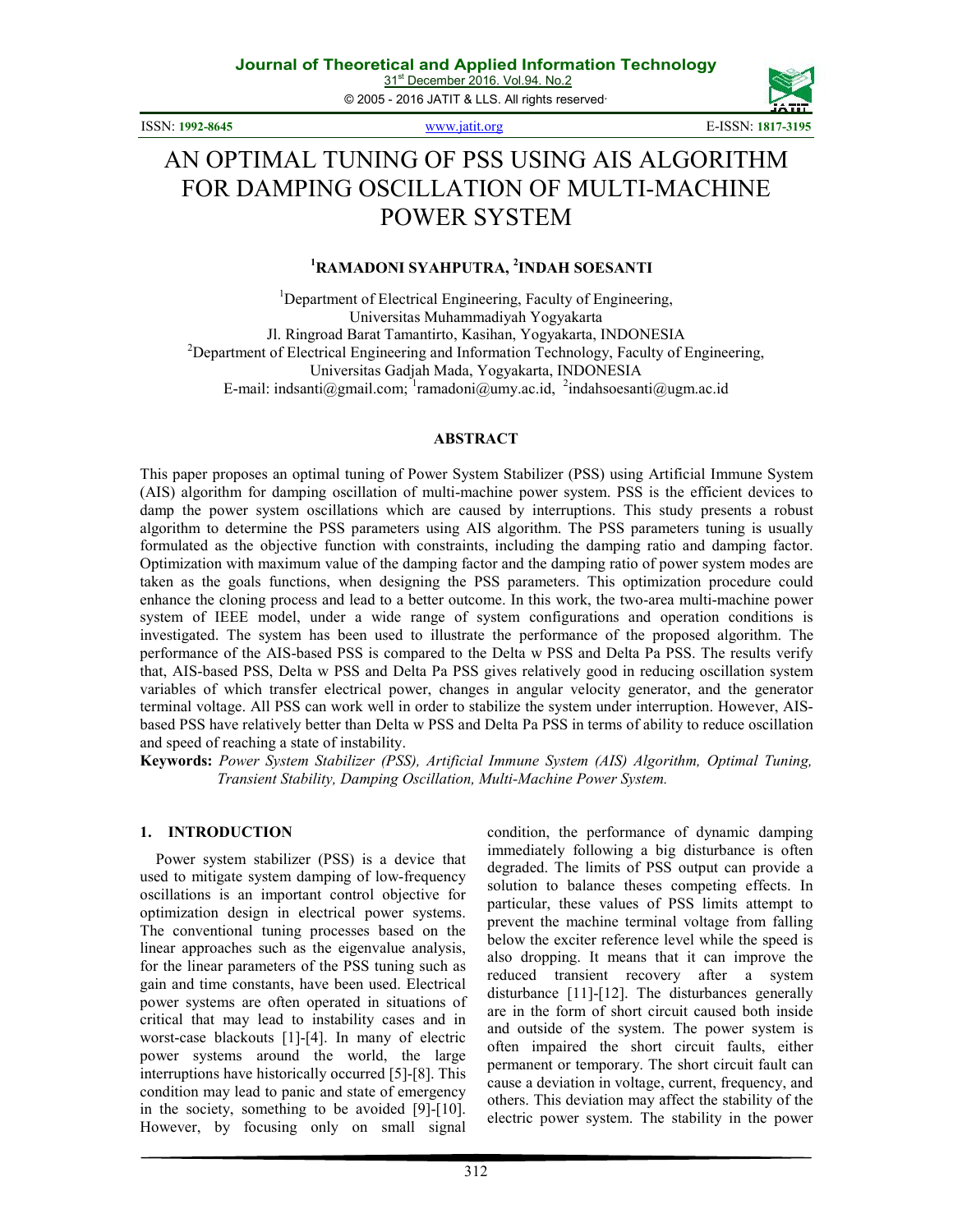31<sup>st</sup> December 2016. Vol.94. No.2 © 2005 - 2016 JATIT & LLS. All rights reserved.

|                 |                                                                                                               | ________<br><b>JA111</b> |
|-----------------|---------------------------------------------------------------------------------------------------------------|--------------------------|
| ISSN: 1992-8645 | www.jatit.org                                                                                                 | E-ISSN: 1817-3195        |
|                 | . ما داخلت من DOO المستقلة مثلاً DOO - DOO المستقلة من مستقلة مثلاً عن مثلاً على مثل من المستقلة من مستقلة من |                          |

system is defined as the ability of the system to maintain the synchronization at the time of both interruption and after interruption occurs [13]-[15].

Increasing in intricacy of electric power systems has enhanced interests in developing the methodologies for PSS [16]-[18]. The effects of both transient and dynamic stability are among the main issues in the reliable and efficient operation of power systems. Low frequency oscillation modes have been observed when the multi-machine power systems are interconnected by weak tie-lines. The mode is also called the mode of electromechanical oscillation, and it usually happens in the frequency range of 0.1 to 2 Hz.

PSS is the most efficient device for damping both local mode and inter-area mode small signal low frequency oscillation by increasing the system damping. In large power system, the machines are equipped with PSS, which provides supplementary feedback and stabilizes the signal in the excitation system. The problem of PSS design is to tune the parameters of the stabilizer. The problem can cause the increase of damping of the system's electromechanical oscillation modes. The tune of PSS must be done without adverse effects on other oscillatory modes, such as those associated with the exciters or the shaft torsional oscillations. The PSS must also be so designed, that it has no adverse effects on a system's recovery from a severe fault. The concept and parameters of PSS have been considered in various studies. The PSS has been usually used for mitigating the influences low frequency oscillation.

PSS can enhance the dynamic stability of the power systems. PSS action is to expand the limits of the stability of bulk multi-machine power system by delivering synchronous machine rotor oscillation damping via the excitation generator [19]. Oscillation damping is provided by an electric torque applied to the rotor in line with variations of speed. On the other hand, the use of artificial intelligence (AI)-based algorithm has a lot of help in the field of bulk power systems [20]-[24]. The use of artificial intelligence (AI)-based algorithm is not only limited to the field of image processing [25]-[29]. In the last two decades, various methods have been applied to create design of PSS in order to improve the performance of the bulk power system. Most of the PSS model which is used in the power system was developed based on the classical linear control theory [30]-[31]. The linear control refers to a linear model of the power system configuration that is fixed value. Therefore, the PSS with fixed parameters are often called the

traditional PSS. The traditional PSS is able to function at its optimum for a particular operating condition in constant. The PSS is not effective for the operating conditions change drastically [32]- [39]. Therefore, in this study will be elaborated models of artificial immune system based technique for PSS tuning model in order to overcome the problem of transient stability of the multi-machine electrical power system. In this approach, it is conducted linearized model of the machines on interconnected electric power system. By this technique, it is expected to be obtained by a relatively simple method and suitable for overall electrical power system conditions that are various greatly.

#### **2. POWER SYSTEM STABILIZER IN ELECTRICAL POWER SYSTEM**

#### **2.1. Power System Stabilizer Model**

In bulk electrical power system, it is generally consists of a multi-machine system connected to an infinite bus. Growing in both generation and load of power system, the more vulnerable to interference, especially short-circuit interference. One effect of the interference is the oscillation of power that will cause the system out of the area of stability. It can also result in an even worse as a total blackout. The occurrence of short circuit faults in transmission line for the various types that is to disruption by 70% for one phase to ground fault, two-phase to ground fault by 10%, phase to phase fault by 15%, and symmetrical three-phase fault by 5%.

Stability of power system is characterized into both steady state and transient stabilities. Transient stability associated with the major interruption that occurs suddenly, like a short circuit faults, line disconnections, and removal or disconnection of the burden. On the other hand, the steady state stability associated with the ability of the power system to return to the conditions of its operating point after a small disturbance or rejection such as changes in power or load smoothly. The stability is also called dynamic stability. Small changes in load will result in a change in the angular velocity of the machine rotor, resulting change in terminal voltage of the machine. The angular velocity of the synchronous machine will swing around speed and voltage terminal converging around its rating voltage.

In the large multi-machine system, a system is said to be dynamically stable if there is after disturbance, the difference in the angle of the rotor head at a certain finite value. If there is a difference between the angles progressively enlarged, the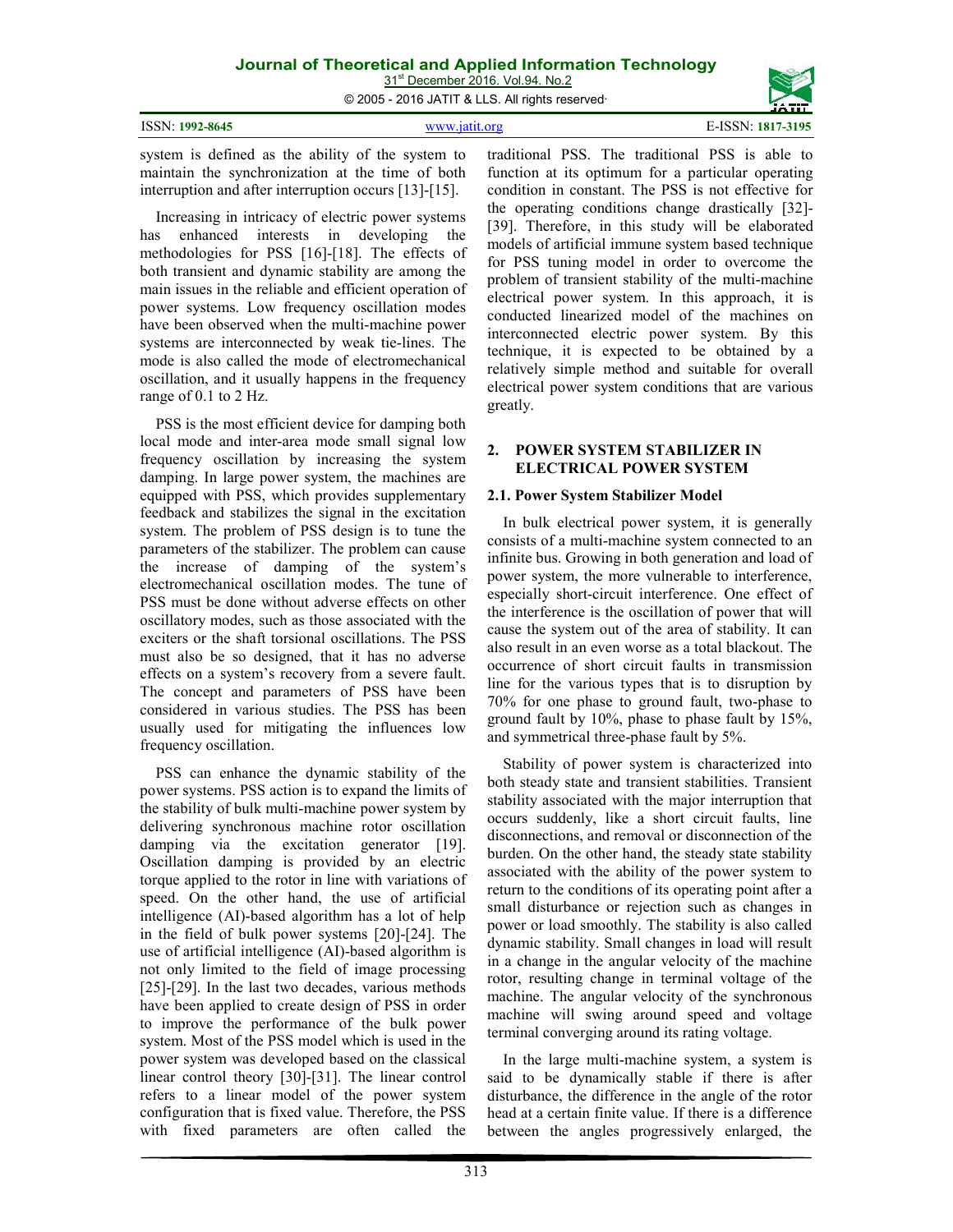31<sup>st</sup> December 2016. Vol.94. No.2

© 2005 - 2016 JATIT & LLS. All rights reserved.

system is called "unstable". Due to changes in the load on dynamic stability studies are relatively smalls, the multi-machine system model used in this study is a linearization of non-linear models. Small change in load on the system is a matter that could not be avoided and it is always the case. It is necessary to design a controller of power system that can maintain the system remains stable, commonly called Power System Stabilizer (PSS).



Figure 1. Typical structure of PSS



*Figure 2. Typical Structure Of Ieee Type St1 Excitation System With Pss* 

The general function of a PSS is to generate appropriate torque on the machine rotor, in such a way that, the phase lag between the exciter input and the machine electrical torque is compensated. In many study, the extensively used speed based PSS design is considered where the stabilizing signal is assumed to be proportional to the speed perturbation. The typical structure of PSS is shown in Figure 1. It consists of a gain block with gain Ki, a signal washout block and two-stage phase compensation blocks.

Another type of PSS is shown in Figure 2. A PSS is placed with each synchronous generator. The PSS is used to provide an additional damping torque if system tempts to become unstable for oscillations. All PSSs are traditional PSS which consists of two-stage lead-lag compensation blocks with one gain and one washout block. The input of PSS is rotor speed deviation  $(\Delta \omega)$ . Figure 2 shos the IEEE type ST1 excitation system with PSS. In the figure, Tw is the washout time constant. Tw is set to 10 s for all PSSs. The parameters which are optimized consist of lead-lag time constants  $(T_1, T_2, T_3)$  $T_3$ , and  $T_4$ ) and gain constant (K). Figure 3 shows block diagram of PSS in a control system.



Figure 3. Block diagram of PSS in a control system



*Figure 4. Position Of Pss In A Power Plant* 

The basic function of PSS is to expand the limits of stability by modulating the excitation machine to produce oscillation damping rotor synchronous machine. The oscillation of power is usually occurs within a frequency range of about 0.2 to 3.0 Hz. The oscillation can interfere with the rotor power frequency. The ability of the power system to transmit electrical power can be deteriorated. For damping these oscillations, PSS must be able to produce electric torque according to the changes of rotor speed. One example of the position of PSS in a power plant in addressing the stability of the power system is shown in Figure 4.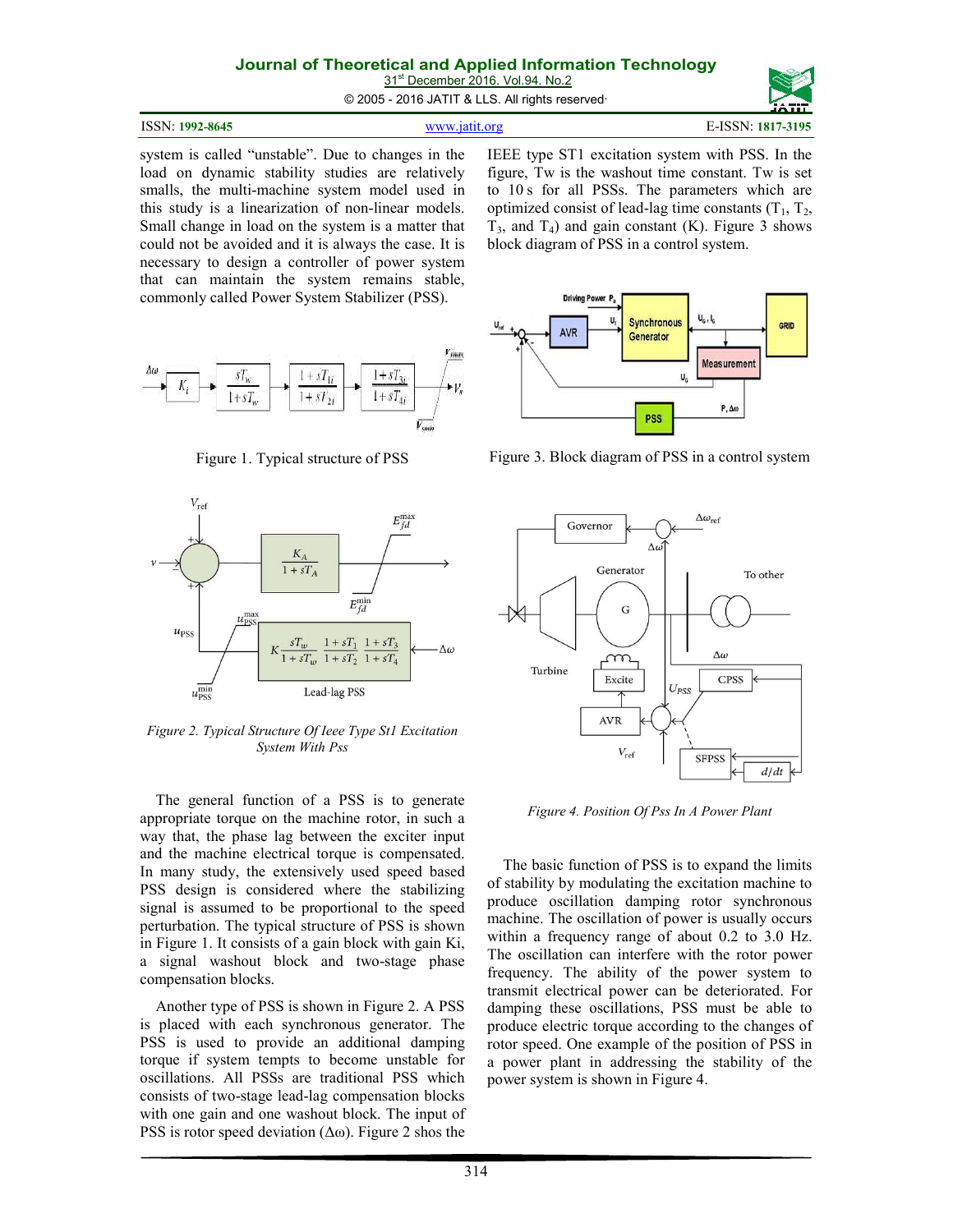© 2005 - 2016 JATIT & LLS. All rights reserved.

#### **2.2. Artificial Immune System Method**

Artificial immune system (AIS) concept is used to explain the basic response of the immune system by being adaptive to antigen stimulation. The concept is described in Figure 5. This concept states that the only cells able to recognize antigens that will proliferate and the other cells are ignored. In the concept of AIS, the clonal selection operates on B cells and T cells in cell B, when the antibody binds to the antigen then activated and differentiated into plasma cells or memory cells. With respect to this process, B cell clones are produced and undergo somatic hyper-mutation. As the results, the diversity in the population of B cells to plasma cells produce antibodies antigen-specific works against antigens is obtained. As the consequence, the memory cells be left over with host antigens and promote secondary response quickly.

The important features of the artificial immune system type of clonal selection are:

- a. new cells are duplicates of those parents (called "clone") which is charged with the rapid mutation mechanism height (somatic hyper-mutation),
- b. the elimination of the new different lymphocyte causing it the self-reactive receptors,
- c. the proliferation and the differentiation takes place through connection adult cells with antigen, and
- d. the persistence of illegal clones, resistant to early elimination by self-antigen, is used as the basis of the auto-immune disease.



*Fig. 5. The Principle Of Artificial Immune System* 

The analogy with selection of naturally fit the reality that is the strongest candidate into most cells recognizes antigens or into cells most triggered. To workings of this method, repertoire or population of receptors should be diverse enough to recognize any form of foreign cells. The immune system of a mammalian contains a heterogeneous repertoire of about  $10^{12}$  lymphocytes in humans, and the rest of B cells (stimulated) can display about  $10^5$ - $10^7$ identical like-antibody receptor. If the repertoire has been believed complete, it means that he can recognize the shape of any cell.

In [11], they have presented the algorithm of clonal selection, called "ClonalG" for optimization process. They proposed the important features of the concept of clonal selection and develop algorithms include the maintenance of a set of specific memory, selection and cloning antibodies are most stimulated, death antibody non-excitatory, maturation affinity. After that, the selection of reclones is balanced against affinity antigen, and the generation and maintenance of a set of antibodies.

The important steps of artificial immune system type of clonal selection are described below.

```
Input: Ab, gen, n, d, L, β; 
Output: Ab, f 
1. for t = 1 to gen,
1.1 f := decode (Ab); vector f 
     contains all affinity 
     antibodies that bind to the 
     antigen 
1.2 Abn := select (Ab, f, n); 
1.3 C := clone (Abn, β, f);<br>1.4 C* := hypermut (C, f);
    C^* := hypermut (C, f);
1.5 f := decode (C*); 
1.6 Abn := select (C*, f, n); 
1.7 Ab := insert (Ab, Abn); 
1.8 Abd := generate (d, L);
     randomly generate antibody d 
     along L 
1.9 Ab := replace (Ab, Abd, f); 
      end; 
2. f := decode (Ab); Decode 
     functions are supposed to 
     encode Ab and evaluation for 
     values decode.
```
The affinity between antigen and antibody can be defined using different methods such as matching rules and a measure of distance. One common method used is the Euclidean distance. The method is suitable when using a real-valued vector representation. In order to explain the work of ClonalG using Euclidean distance, suppose  $Ag =$  ${Ag_1, Ag_2, ..., Ag_N},$  and  $Ab = {Ab_1, Ab_2, ..., Ab_N}$ show the antigen and antibody sets respectively, N is the support of the order. After that, the degree of match between Ag and Ab. d can be calculated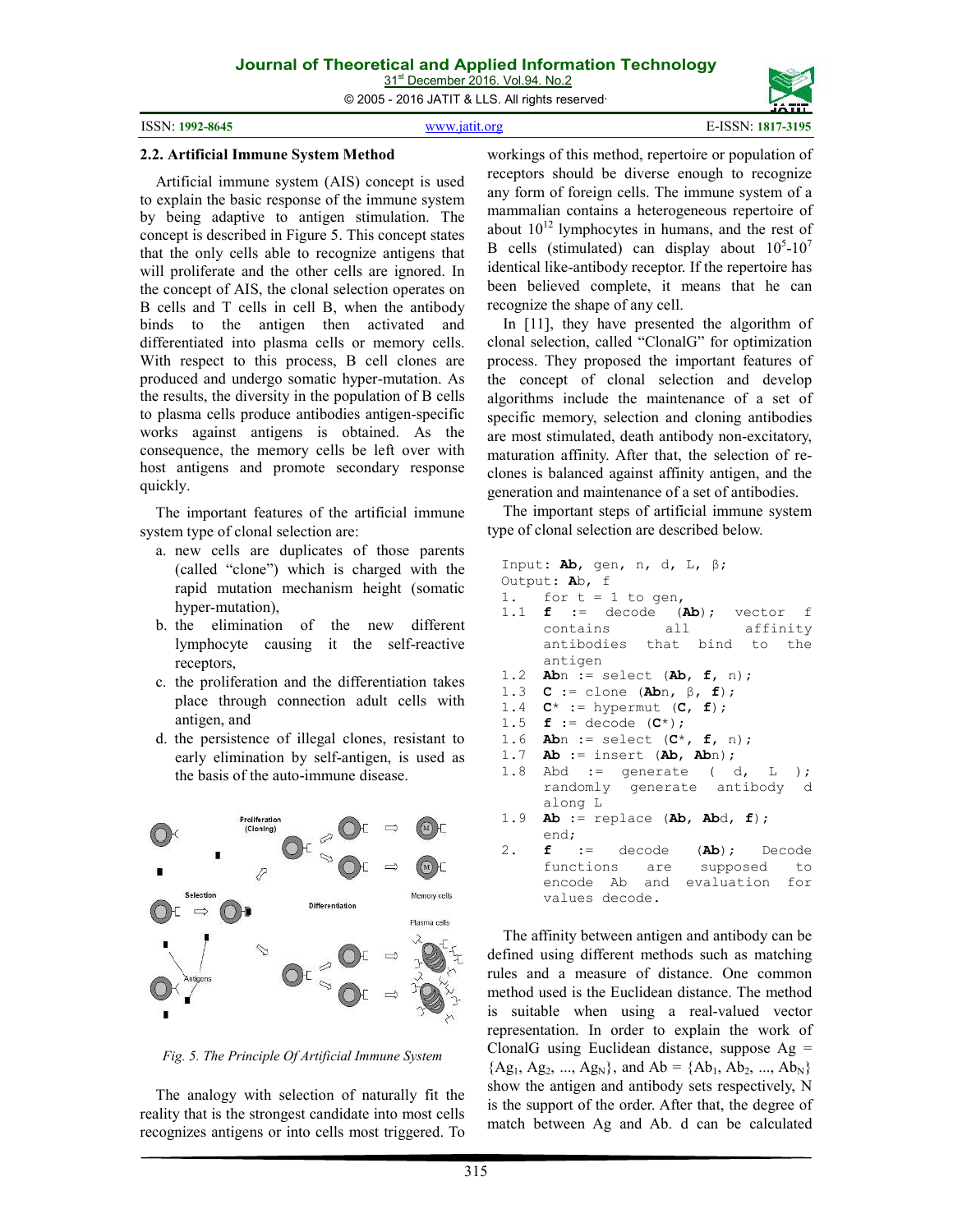31<sup>st</sup> December 2016. Vol.94. No.2 © 2005 - 2016 JATIT & LLS. All rights reserved.

| ISSN: 1992-8645<br>www jatit org | E-ISSN: 1817-3195 |
|----------------------------------|-------------------|
|----------------------------------|-------------------|

based on the distance of Euclidean:

$$
d = \sum_{i=1}^{N} (A g_i - A b_i)^2
$$
 (1)

And then, d compared with the threshold  $\lambda$ , and a matching error E is obtained using the equation:

$$
E = d - \lambda \tag{2}
$$

If  $E > 0$ , it is considered that the two vectors do not match, so that these antigens are not recognized by the antibody while if  $E \le 0$ , concluded that Ag Ab match, then the antigen recognized by the antibody. The common range for calculation of affinity is varying between 0 and 1.

For maturation of affinity, algorithm of ClonalG assumes that the n highest affinity antibody is sorted rise, and the number of clones that are raised for all n selected antibodies, which are given by:

$$
Nc = \sum_{i=1}^{n} round\left(\frac{\beta \cdot N}{i}\right)
$$
 (3)

with N is the clones total number for each antigen, β are the cloned factor determining the scale factor for the clones number for antibodies elected and β common value is  $\in (0,1]$ , N is the antibodies total amount and round() is operators who rotate argument to the nearest integer. Every part of this amount corresponds to the clones size of each antibody chosen, for example, for  $N = 200$  and  $\beta =$ 1, antibodies highest affinity  $(i = 1)$  will produce 200 clones, while the affinity of antibody the second highest yield of 100 clones, and thus further [11].

#### **3. METHODOLOGY**

In this study, an IEEE model multi-machine power system that are consists of two fully symmetrical areas is used. The areas are interconnected by the two 230 kV electrical power transmission lines of 220 km length. It was specifically designed to study low frequency electromechanical oscillations in large interconnected multi-machine electrical power systems. In the IEEE model, there are four synchronous which are interconnected in a system. Although the size of the system created in this study was relatively small, but already represents multimachine system in actual operation. The IEEE multi-machine power system circuit diagram model in this study is shown in Figure 6. The IEEE standard multi-machine power system consists of 4 generators and 13 buses by interference on the transmission line.



*Figure 6. IEEE Model Multi-Machine Power System Of 4 Generators And 13 Buses By Interconnection On The Transmission Line* 

Figure 7 shows an IEEE model of multimachine power system under study. Each area of the system is equipped with the two identical synchronous generators round rotor types rated of 20 kV and 900 MVA. The synchronous generators have assumed identical parameters, except for inertias which are  $H = 6.7s$  for area 1 and  $H = 6.25s$ for area 2. The thermal plants having assumed the identical speed regulators are further assumed at all locations. It is in addition to fast static exciters with a 400 gain.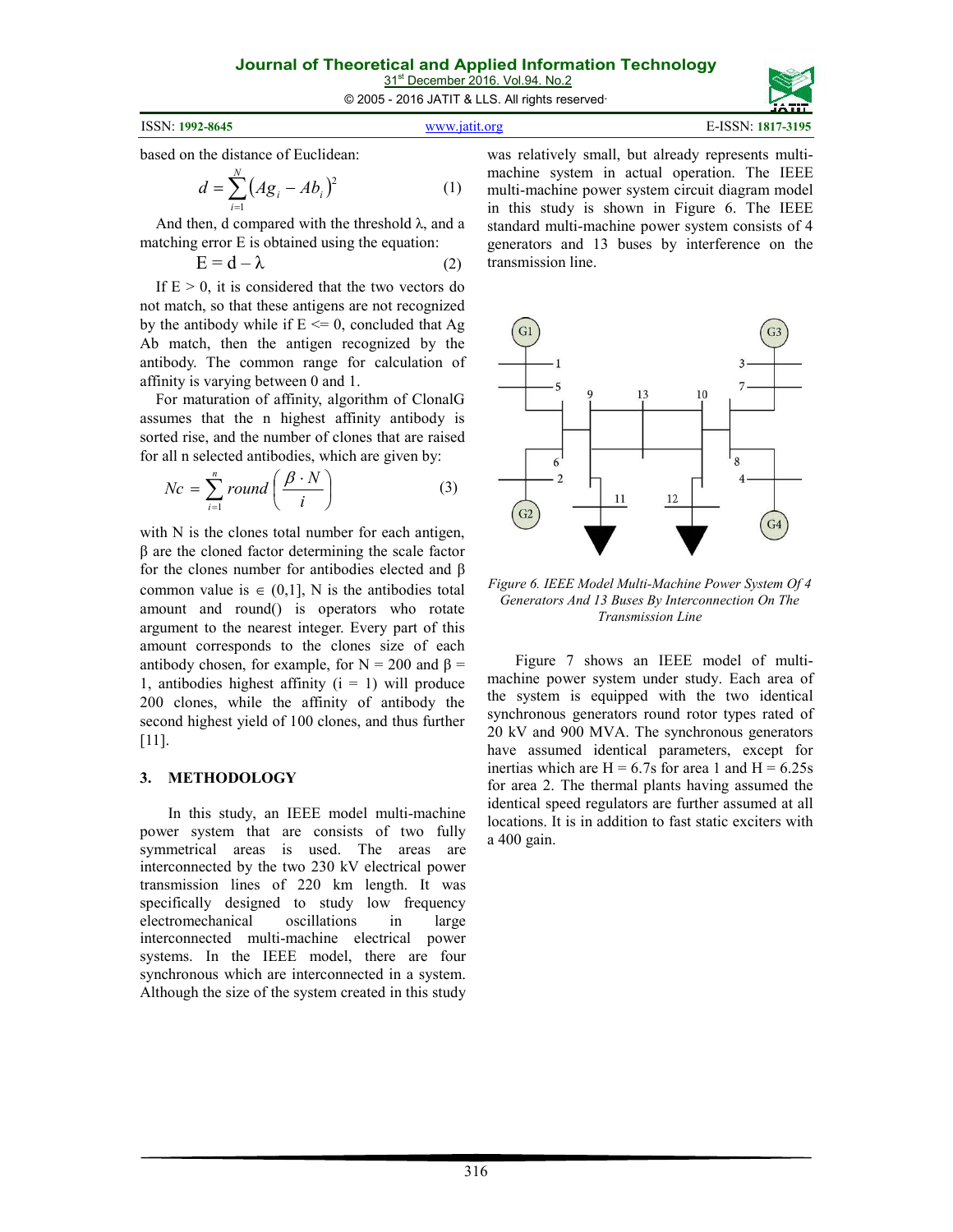31<sup>st</sup> December 2016. Vol.94. No.2

© 2005 - 2016 JATIT & LLS. All rights reserved.



ISSN: **1992-8645** www.jatit.org E-ISSN: **1817-3195** 



*Figure 7. A Two Area Multi-Machine Power System Under Study* 



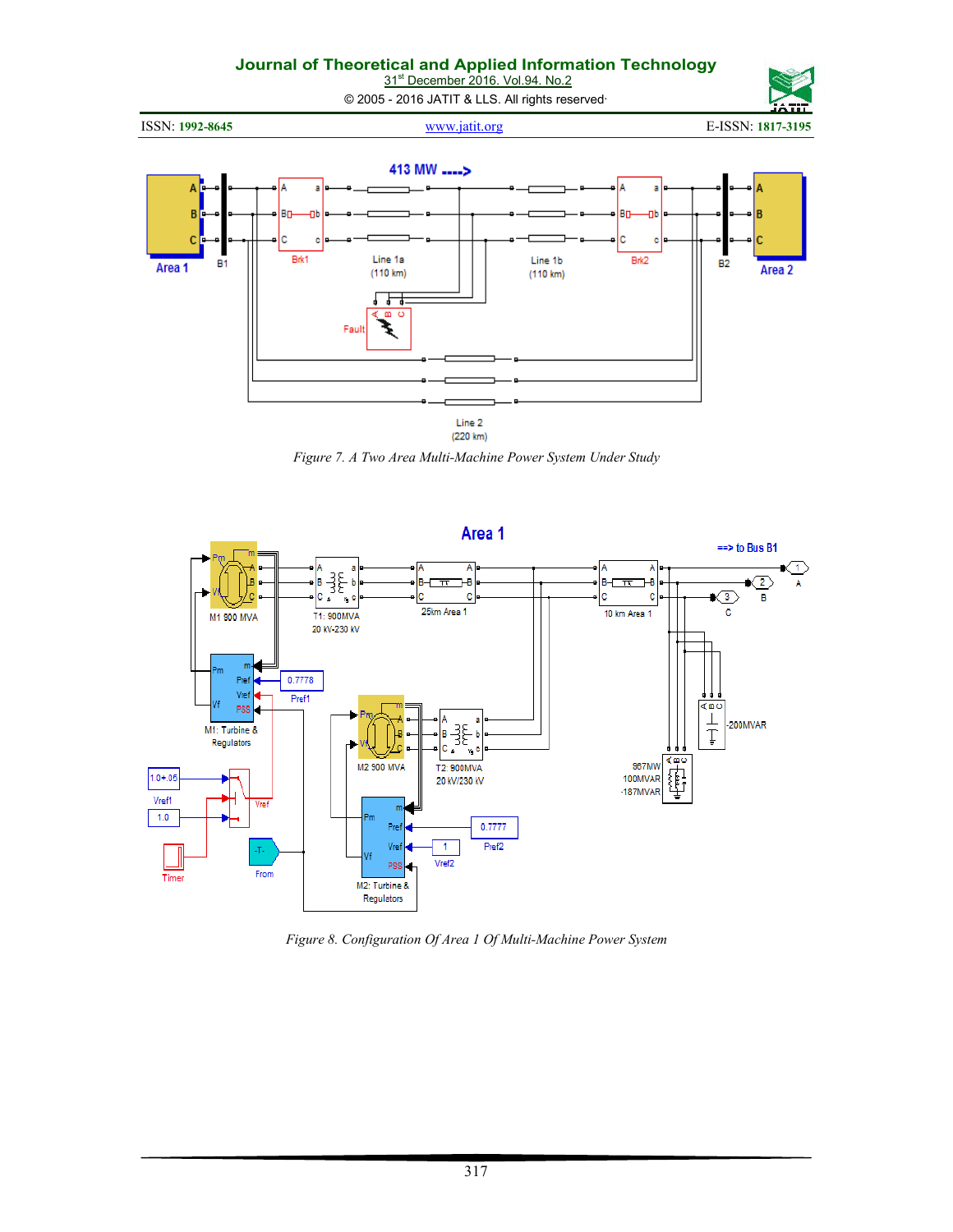31<sup>st</sup> December 2016. Vol.94. No.2

© 2005 - 2016 JATIT & LLS. All rights reserved.

ISSN: **1992-8645** www.jatit.org E-ISSN: **1817-3195** 



*Figure 9. Configuration Of Area 2 Of Multi-Machine Power System* 



*Figure 10. PSS Model With AIS-Based Method In Machine 1 Of Area 1 Under Study*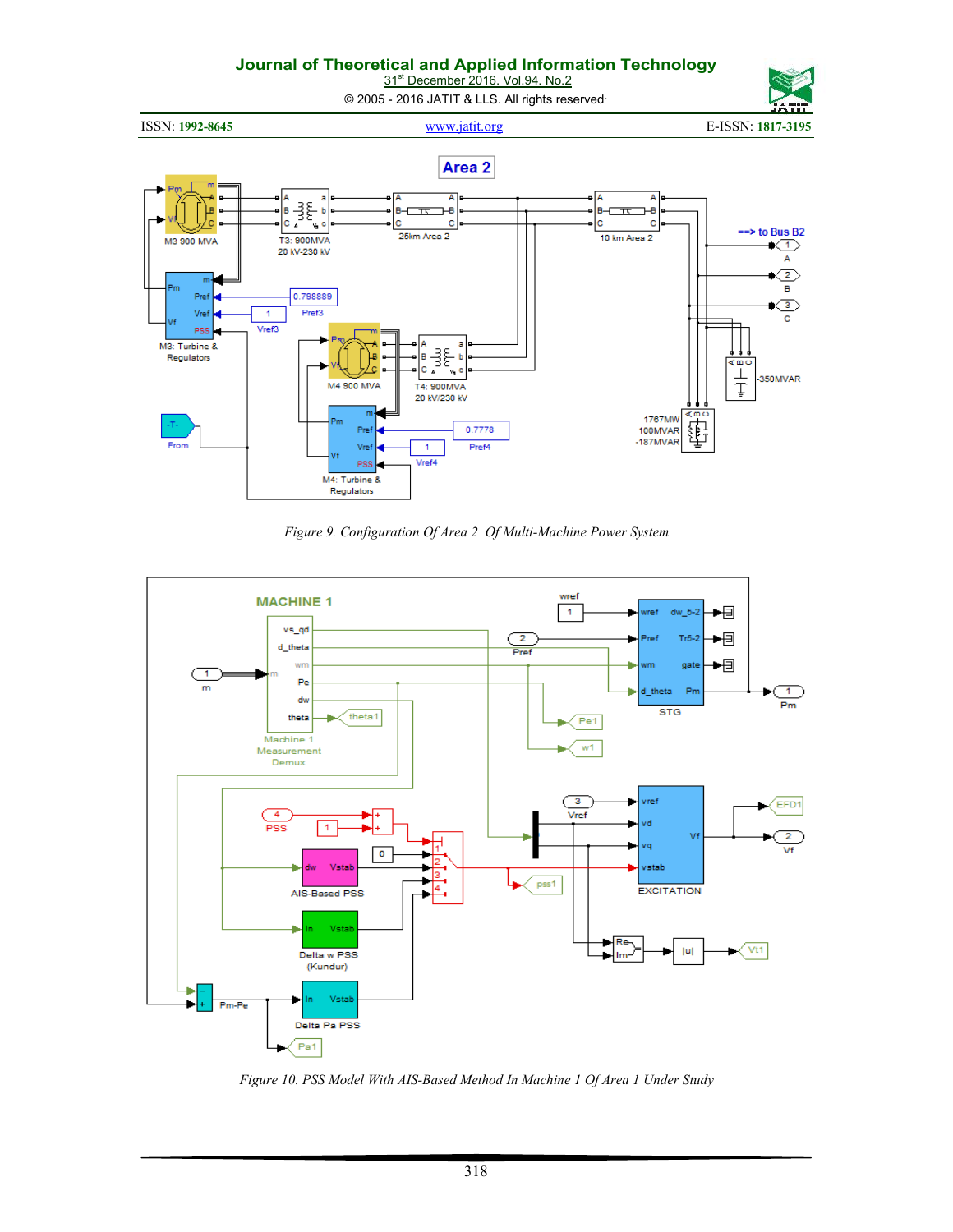31<sup>st</sup> December 2016. Vol.94. No.2

© 2005 - 2016 JATIT & LLS. All rights reserved.

| ISSN: 1992-8645 | www.jatit.org | E-ISSN: 1817-3195 |
|-----------------|---------------|-------------------|
|                 |               |                   |

The IEEE model of multi-machine power system in this study is shown in Figure 7. It can be seen in Figure 7 that the multi-machine power system has two areas which is interconnected by the transmission lines. Figure 8 shows the configuration of multi-machine power system components of area 1 while Figure 9 shows configuration of components of area 2 of IEEE model multi-machine power system under study.

In the IEEE model of multi-machine power system under study, the load of the system is represented as constant impedances and split between the two areas. The area 1 is exporting 413MW to area 2. The multi-machine system is somewhat stressed, even in steady-state, because the surge impedance loading of a single line is 140 MW. The reference power flow with generator M2 considered the slack machine is such that all generators are producing the active power about 700 MW. In this work, the power losses of transmission and generation may vary depending on the detail level in power transmission line and generator parameter representation.

#### **4. RESULTS AND DISCUSSION**

#### **4.1 Multi-machine Power System Analysis for Small Signal**

In this work, an IEEE model of multi-machine power system analysis for small signal is examined. In order to comprehend the behavior of the network, the open-loop responses to a magnitude pulse of 5% is applied for 12 cycles at the generator M1 voltage reference. By using the simulink toolbox, simulation is started by opening the timer controlling the generator M1 voltage reference and changing the factor of multiplication of the transition time vector from 100 to 1. After that, the power transmission line fault should be deactivated by changing from 1 to 100 the factor of multiplication of the transition time vector in the fault device and transmission line breakers. And then, the signals responses are visualized by opening the scopes of "Machine" and "System" on the main diagram as shown in Figure 7.



*Figure 11. The Signals Of The System Scope Under Simulation In Simulink* 

Figure 10 shows the PSS model with AIS-based method in machine 1 of area 1 of multi-machine power system under study. The PSS model with AIS-based is compared with another PSS model, i.e. Delta w PSS and Delta Pa PSS. As input data for both PSS model with AIS-based method and Delta w PSS is the same, namely a change in angular velocity (dw) while input data for Delta Pa PSS is the difference between the mechanical power (Pm) and electric power (Pe) of generator under study. Then, the signals of the system scope under simulation in simulink software have been shown in Figure 11 while the signals of the four machine scopes have been shown in Figure 12. As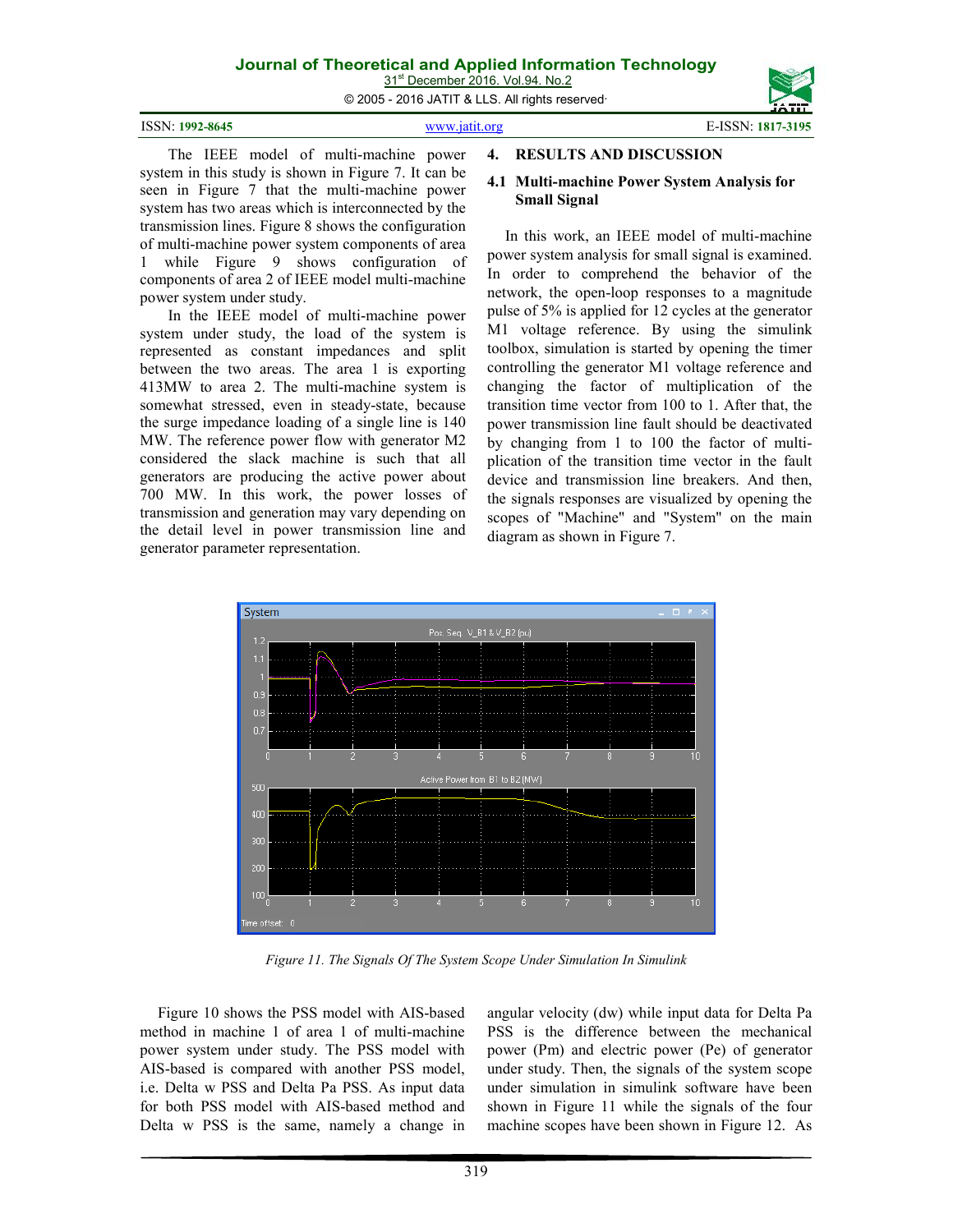31<sup>st</sup> December 2016. Vol.94. No.2

© 2005 - 2016 JATIT & LLS. All rights reserved.

|                 |               | -------                                                                                                |
|-----------------|---------------|--------------------------------------------------------------------------------------------------------|
| ISSN: 1992-8645 | www.jatit.org | E-ISSN: 1817-3195                                                                                      |
|                 |               | can be seen in Figure 11 and Figure 12, all signals configuration of all component of area 2 of multi- |

show undamped oscillations leading to unstable. A modal analysis of acceleration powers of all generators shows the three dominant modes, i.e.:

- a. Mode of inter-area (fn =  $0.66$ Hz,  $z = -$ 0.028) involving the whole area 1 against area 2. This mode is clearly observable in the tie-line power displayed in scope of "System".
- b. Area 1 using local mode (fn =  $1.14$ Hz, z = 0.09) involving this area's machines against each other.
- c. Area 2 using local mode (fn =  $1.17$ Hz, z = 0.09) involving generator  $M_3$  against generator  $M_4$  (in this case, the smaller the inertia then the greater the frequency of local natural).

From Figure 8 and Figure 9, if the circuit breakers both  $Brk<sub>1</sub>$  and  $Brk<sub>2</sub>$  are setting in the position of open circuit, then one of the two tielines of the circuit is removed. Figure 8 shows the configuration of all component of area 1 of multimachine power system while Figure 9 shows the machine power system. Each area has the two synchronous machines with the capacity of 900 MVA. Each of the machine is equipped with the 20/230 kV power transformer with the capacity of 900 MVA. It is possible to reach the point of steady-state stable equilibrium with the same patterns of load and power generation. This phenomenon is named a post-contingency network. The post-contingency network can be initialized using the Machine and Load-Flow Initialization toolbox in simulink software feature. After that, analysis in modal type for the network's responses to the same 5% of magnitude pulse could be done. By the analysis, it can be understood that it was applied for 12 cycles at the voltage reference of generator  $M_1$  reveals that. Therefore, at this time the two local modes has been remain basically unchanged in both natural frequency and damping factor, i.e.  $fn=1.10Hz$ ,  $z=0.09$  in area 1, and fn= $1.18$ Hz,  $z=0.09$  in area 2. And then, the interarea mode will shift to a lower frequency with unstable condition, i.e.  $fn = 0.45$  Hz and  $z = -0.017$ .



*Figure 12. The Signals Of The Generator Scope Under Simulation*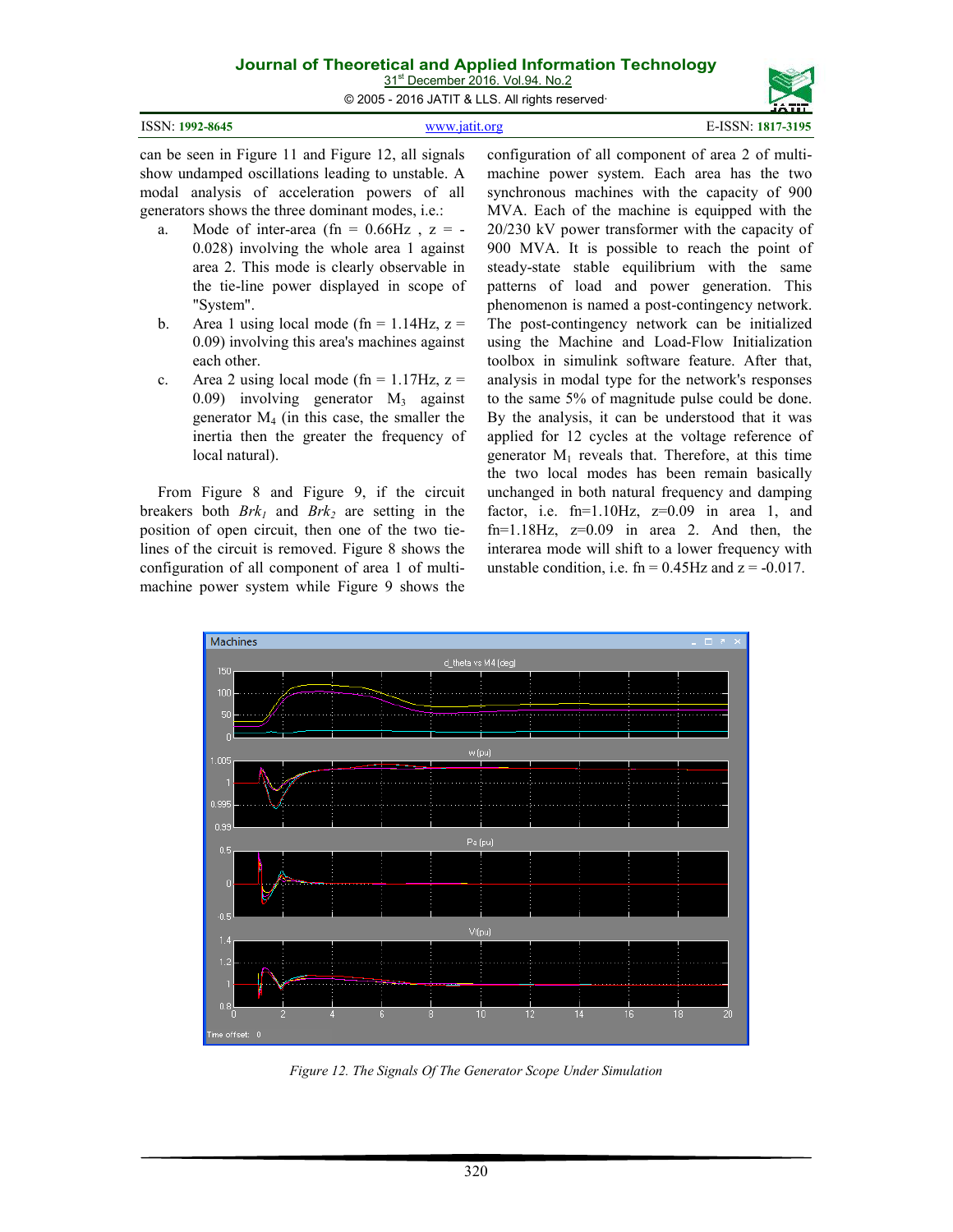© 2005 - 2016 JATIT & LLS. All rights reserved.

ISSN: **1992-8645** www.jatit.org E-ISSN: **1817-3195** 

#### **4.2 Tuning of AIS-based PSS for Multi-machine Power System**

In this study, the AIS-based PSS setting is created in matlab m-file, and then the file is connected to the PSS model in simulink environmental. In order to examine the AIS-based which is proposed in this work, it has been simulated another PSS scheme, i.e. delta w PSS and delta Pa PSS, as shown in Figure 10. The results of bode plot of all PSS scheme in this work is shown in Figure 13. For the Delta w PSS, the setting data are from Kundur [18]. The Delta w PSS settings have two changes i.e. a gain increase from 25 to 30 and a 15-ms transducer time constant. The frequency responses of all the three PSS in this simulation can be seen on Bode Plot of all PSS in Figure 13. Based on the the figure, it can be seen that the AIS-based PSS, which is proposed in this study, is effectively flat around 25-40 degrees in the frequency range of interest. As a comparison, Delta w PSS has an overall poor phase shape, especially around the frequency of 1-2 Hz. By this fact, there makes it unable to cope with faster local or intermachine modes in multi-unit power system. Thus, for Delta Pa PSS, it has a good performance in combination of strong gain and phase advance above frequency of 0.3 Hz. However, the Delta Pa PSS type is unpractical at low frequency. From bode plot diagram, it shows a 180 degrees phase advance, which actually has a destabilizing effect despite the rather small low-frequency gain. For the third PSS scheme, Delta w PSS, the low-frequency shaping is satisfactory in overall, but its DC rejection is not efficient enough. This frequency condition is providing five times less attenuation than the proposed AIS-based PSS.



*Figure 13. Bode Plot Of All PSS Under Simulation*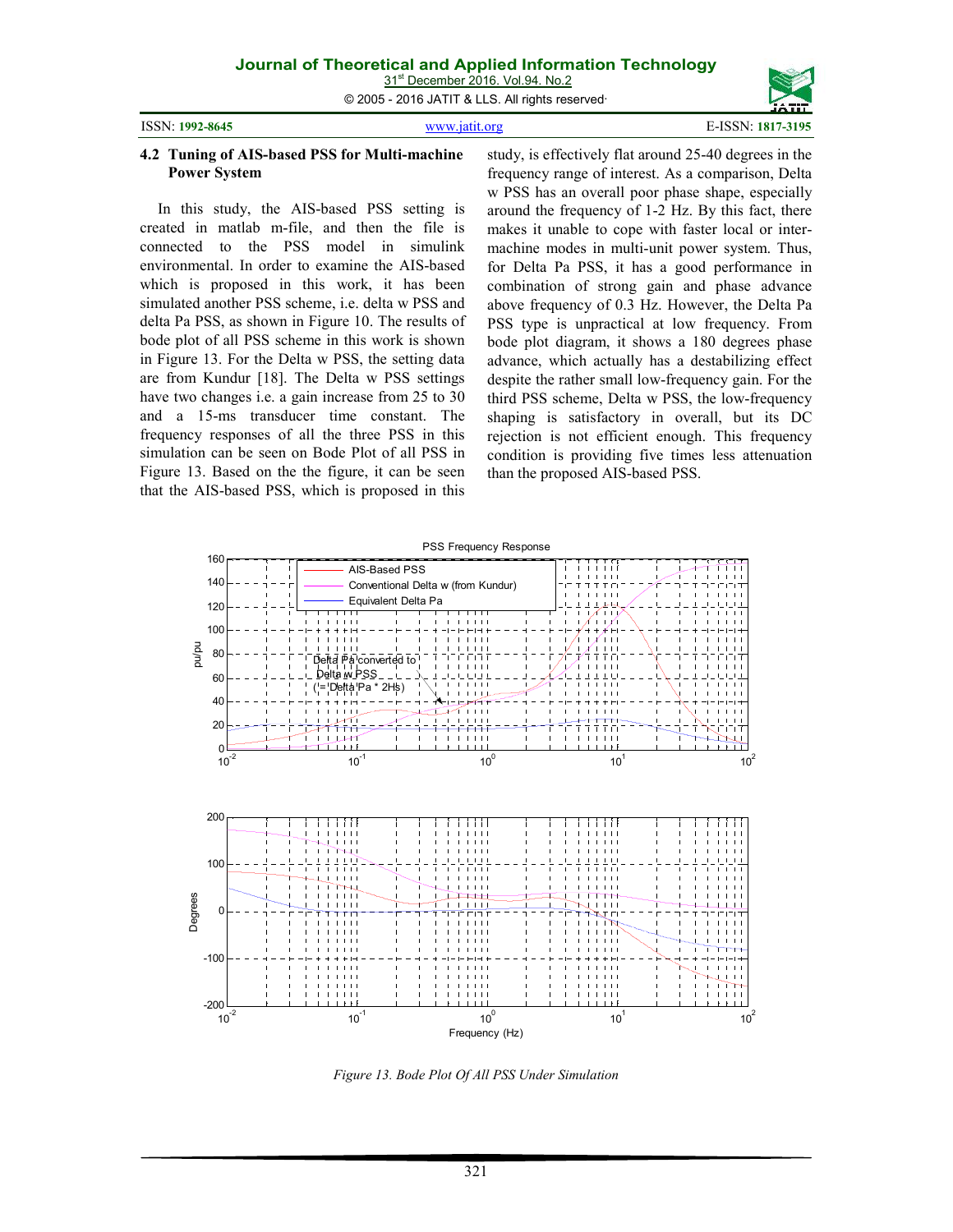© 2005 - 2016 JATIT & LLS. All rights reserved.

| ISSN: 1992-864: |
|-----------------|
|                 |

ISSN: **1992-8645** www.jatit.org E-ISSN: **1817-3195** 

#### **4.3 Small-Signal Performance Assessment of AIS-based PSS**

In this part, the small-signal performance assessment of AIS-based PSS is explained. In order to examine the small-signal with closed-loop system responses of the PSS, the transition time vector of circuit breakers and all fault devices on the main diagram should be disabled by multiplying it by 100. After that, the timer block is used to control the reference of voltage of generator M1. the timer block is activated in the same way by removing any multiplication by 100, i.e. by changing 100 to 1. For comparison to another two PSS model in this simulation, it can be done b selecting the PSS model by setting PSS model  $= 1$ , 2, or 3. Once the PSS model is selected, then the simulation can be started and the output variables

could be recorded. Most of the variables, for example terminal voltage and generator speed, are stored in matrices W and Vt. It can be seen inside both blocks of *Machines* and *System* on the main diagram for other variables. This procedure can be repeated for the all the three PSSs for performance comparison. In order to examine the comparisons, it can be done by double clicking on icon *Show results*: Step on vref of generator M<sub>1</sub>. The simulation results of this part are show in 12-cycle pulse of 5% of voltage reference magnitude of generator M1, as presented in Figure 14. The figure have four plots, i.e. the top one shows the power transfer from area 1 to area 2, the second one is the generator M1 speed, the third one is acceleration power of generator M1 and the bottom one is the terminal voltage of generator M1.



*Figure 14. 12-Cycle Pulse Of 5% Of Voltage Reference Magnitude Of Generator M1*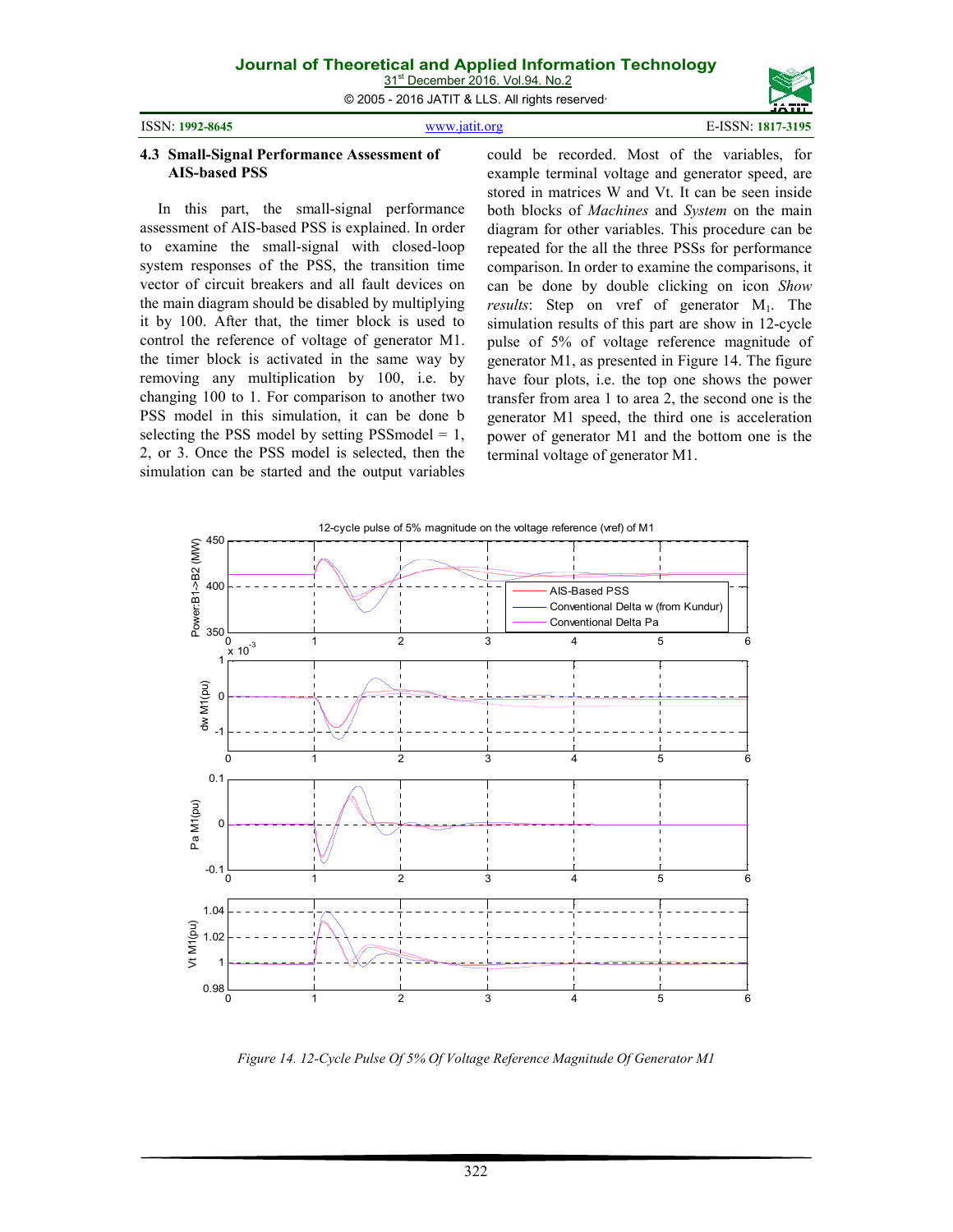31<sup>st</sup> December 2016. Vol.94. No.2

© 2005 - 2016 JATIT & LLS. All rights reserved.



*Figure 15. 8-Cycle Symmetrical Three Phase Fault With The Outage Of 30 Kv Transmission Line* 

Figure 14 shows four variables of 12-cycle pulse of 5% of voltage reference magnitude of generator  $M_1$ , i.e. power transfer from area 1 to area 2, angular velocity change, power of generator  $M_1$ , and terminal voltage of generator  $M_1$ , respectively. In Figure 14, it can be seen that all PSSs have a nice in stabilizing the naturally unstable system. However, if compared with another to PSS, the AIS-based PSS is superior. The AIS-based PSS provides significantly more damping to all modes, especially with respect to the Delta w PSS. The Delta w PSS is poor gain shaping above frequency of 0.5 Hz while the proposed AIS-based PSS have good performance. For overall, the damping performance of the interarea-mode with two ties of multi-machine power system for all PSS is: AISbased PSS:  $fn = 0.4Hz$  and  $z = 0.35$ ; Delta w PSS:  $fn = 0.64$ Hz and  $z = 0.25$ ; Delta Pa PSS: fn =  $0.35$ Hz and  $z = 0.30$ . For damping performance of the interarea-mode with two ties multi-machine power system for all PSS is: AIS-based PSS: fn =

 $0.42$ Hz and  $z = 0.37$ ; Delta w PSS: fn = 0.43Hz and  $z = 0.35$ ; Delta Pa PSS: fn = 0.23Hz and  $z = 0.14$ .

#### **4.4 Large-Signal Performance Assessment of AIS-based PSS**

In this part, the large-signal performance assessment of all PSS model is explained. In order to assess the proposed AIS-based PSS, small-signal performance is not enough. Therefore, the largesignal performance is needed. Figure 15 shows 8 cycle three phase fault with the outage of 230 kV power transmission line. The robust performance during large perturbations is one of the criteria of PSS characteristic assessment. Another criterion of an equal importance is good robustness with respect to changing operating conditions. The system response to a symmetrical three-phase fault cleared in 8 cycles by opening both the breaker  $Brk_1$  and  $Brk<sub>2</sub>$  can be simulated by using the same procedure as above. The multi-machine power system can reach a stable operating point in steady-state in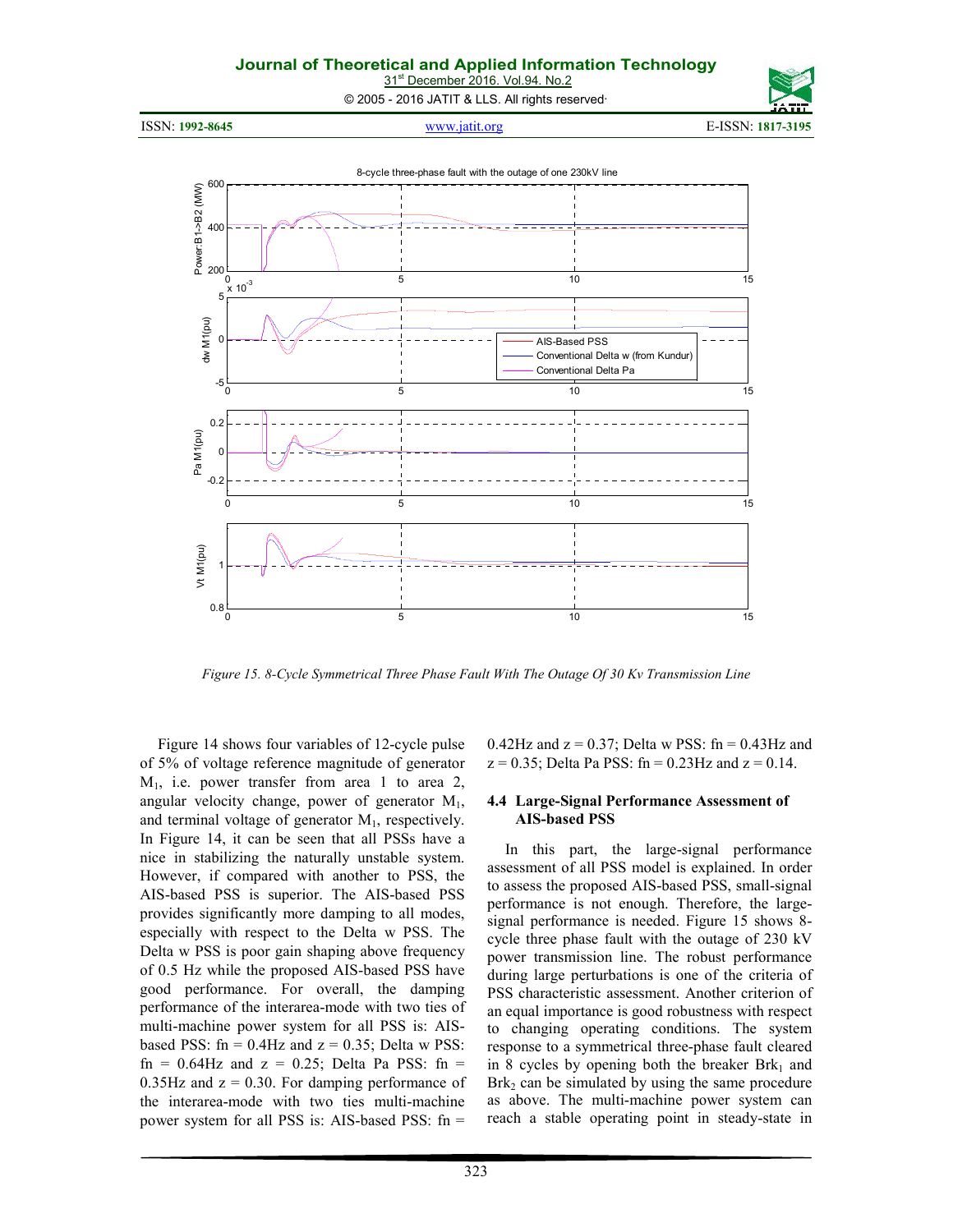© 2005 - 2016 JATIT & LLS. All rights reserved.

| ISSN: 1992-8645 | it ora<br>$'$ <i>ININII</i> 191 | _______<br>1817-3195 |
|-----------------|---------------------------------|----------------------|
|                 |                                 |                      |

condition of without one tie-line. By the simulation, not every PSS is able to ensure a smooth transition into this new highly stressed operating point.

Figure 15 shows four variables 8-cycle symmetrical three phase fault with the outage of 30 kV transmission line, i.e. power transfer from area 1 to area 2, angular velocity change, power of generator  $M_1$ , and terminal voltage of generator  $M_1$ , respectively. From figure 15, it can be seen that for implementation of Delta Pa PSS, the system lost its synchronism while both AIS-based PSS and Delta w PSS succeed in maintaining the power system stability. The latter are both AIS-based PSS and Delta w PSS highly effective in damping the oscillation of the power transfer. From the simulation, it can be shown that the closed-loop oscillation frequency of the AIS-based is lower. For Delta w PSS, it is too slow on recovering the terminal voltage. In addition, the acceleration of power is more damped with the proposed AISbased PSS model than any other PSS, as can be seen in Figure 15. It is an advantage of the proposed AIS-base PSS compared to the two others PSS.

# **5. CONCLUSION**

In our research, AIS-based PSS has been successful in controlling the multi-machine power system under study. Multi-machine power system consists of four generators. Application testing on the generator M1 to symmetrical three-phase short circuit fault, it is resulted that the proposed AISbased PSS have good design in this study. All PSS in this study, i.e. AIS-based PSS, Delta w PSS and Delta Pa PSS, have given relatively good results in reducing oscillation system variables of which transfer electrical power, changes in angular velocity generator, and generator terminal voltage. However, the performance of the proposed AISbased PSS have relatively better than Delta w PSS and Delta Pa PSS in terms of ability to damp oscillation and speed of reaching a stability state. Based on this study, it can be seen that the proposed AIS-based PSS rapidly deliver good results compared with Delta w PSS and Delta Pa PSS primarily on the state of the multi-machine power system.

# **ACKNOWLEDGMENT**

The authors gratefully acknowledge the contributions of the Ministry of Research,

Technology and Higher Education, Republic of Indonesia, for funding this research.

# **REFRENCES**

- [1] Syahputra, R., Soesanti, I., Ashari, M. (2016). Performance Enhancement of Distribution Network with DG Integration Using Modified PSO Algorithm. Journal of Electrical Systems (JES), 12(1), pp. 1-19.
- [2] Syahputra, R., Robandi, I., Ashari, M. (2014). Optimization of Distribution Network Configuration with Integration of Distributed Energy Resources Using Extended Fuzzy Multi-objective Method. International Review of Electrical Engineering (IREE), 9(3), pp. 629-639.
- [3] Syahputra, R., (2012), "Distributed Generation: State of the Arts dalam Penyediaan Energi Listrik", LP3M UMY, Yogyakarta, 2012.
- [4] Syahputra, R., (2016), "Transmisi dan Distribusi Tenaga Listrik", LP3M UMY, Yogyakarta, 2016.
- [5] Syahputra, R., (2015), "Teknologi dan Aplikasi Elektromagnetik", LP3M UMY, Yogyakarta, 2016.
- [6] Syahputra, R., (2012), "Fuzzy Multi-Objective Approach for the Improvement of Distribution Network Efficiency by Considering DG", International Journal of Computer Science & Information Technology (IJCSIT), Vol. 4, No. 2, pp. 57-68.
- [7] Syahputra, R., Robandi, I., Ashari, M. (2014). "Optimal Distribution Network Reconfiguration with Penetration of Distributed Energy Resources", Proceeding of 2014 1st International Conference on Information Technology, Computer, and Electrical Engineering (ICITACEE) 2014, UNDIP Semarang, pp. 388 - 393.
- [8] Syahputra, R., Robandi, I., Ashari, M. (2015). Performance Improvement of Radial Distribution Network with Distributed Generation Integration Using Extended Particle Swarm Optimization Algorithm. International Review of Electrical Engineering (IREE), 10(2). pp. 293-304.
- [9] Soedibyo, Ashari, M., Syahputra, R. (2014), Power loss reduction strategy of distribution network with distributed generator integration. 1st International Conference on Information Technology, Computer, and Electrical Engineering (ICITACEE) 2014, UNDIP Semarang, pp. 404 – 408.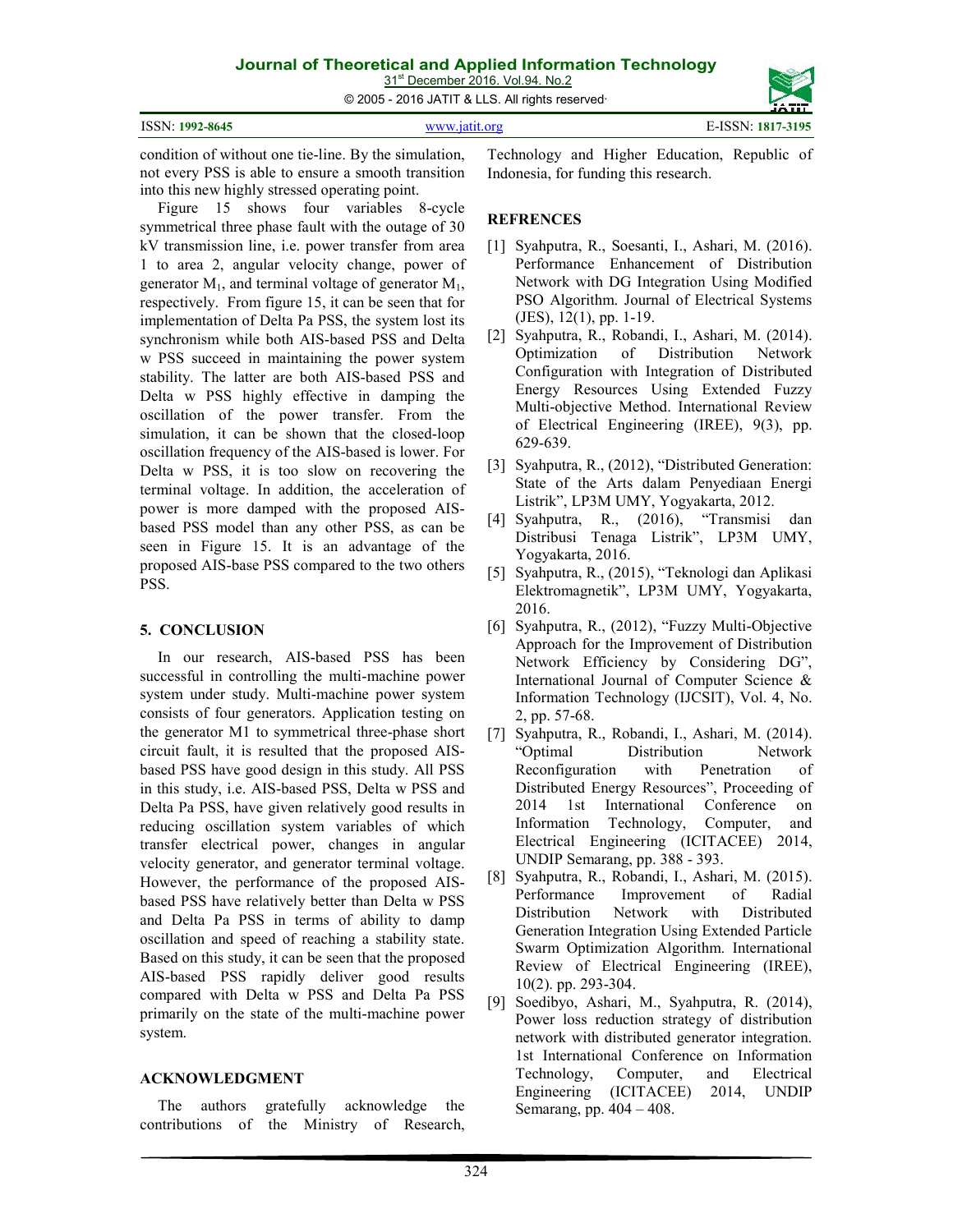31<sup>st</sup> December 2016. Vol.94. No.2 © 2005 - 2016 JATIT & LLS. All rights reserved.

| ISSN: 1992-8645 | www.jatit.org | E-ISSN: 1817-3195 |
|-----------------|---------------|-------------------|
|                 |               |                   |

- [10]Syahputra, R., Robandi, I., Ashari, M. (2015). PSO Based Multi-objective Optimization for Reconfiguration of Radial Distribution Network. International Journal of Applied Engineering Research (IJAER), 10(6), pp. 14573-14586.
- [11]Syahputra, R., Robandi, I., Ashari, M., (2012), "Reconfiguration of Distribution Network with DG Using Fuzzy Multi-objective Method", International Conference on Innovation, Management and Technology Research (ICIMTR), May 21-22, 2012, Melacca, Malaysia.
- [12]Utomo, A.T., Syahputra, R., Iswanto, (2011), "Implementasi Mikrokontroller Sebagai Pengukur Suhu Delapan Ruangan", Jurnal Teknologi, 4(2).
- [13]Syahputra, R., Robandi, I., Ashari, M., (2011), "Modeling and Simulation of Wind Energy Conversion System in Distributed Generation Units". International Seminar on Applied Technology, Science and Arts (APTECS). 2011; pp. 290-296.
- [14]Syahputra, R., Robandi, I., Ashari, M., (2011), "Control of Doubly-Fed Induction Generator in Distributed Generation Units Using Adaptive Neuro-Fuzzy Approach". International Seminar on Applied Technology, Science and Arts (APTECS). 2011; pp. 493-501.
- [15] Jamal, A., Syahputra, R., (2011), "Design of Power System Stabilizer Based on Adaptive Neuro-Fuzzy Method". International Seminar on Applied Technology, Science and Arts (APTECS). 2011; pp. 14-21.
- [16]Jamal, A., Syahputra, R. (2012), "Adaptive Neuro-Fuzzy Approach for the Power System Stabilizer Model in Multi-machine Power System", International Journal of Electrical & Computer Sciences (IJECS), Vol. 12, No. 2, 2012.
- [17]Jamal, A., Syahputra, R. (2011), "Model Power System Stabilizer Berbasis Neuro-Fuzzy Adaptif", Semesta Teknika, Vol. 14, No. 2, 2011, pp. 139-149.
- [18]Jamal, A., Suripto, S., Syahputra, R. (2015). Multi-Band Power System Stabilizer Model for Power Flow Optimization in Order to Improve Power System Stability. Journal of Theoretical and Applied Information Technology, 80(1), pp. 116-123.
- [19] Jamal, A., Syahputra, R. (2014). Power Flow Control of Power Systems Using UPFC Based on Adaptive Neuro Fuzzy. IPTEK Journal of Proceedings Series. 2014; 1(1): pp. 218-223.
- [20]Syahputra, R. (2016). Application of Neuro-Fuzzy Method for Prediction of Vehicle Fuel Consumption. Journal of Theoretical and Applied Information Technology (JATIT), 86(1), pp. 138-149.
- [21]Syahputra, R., Robandi, I., Ashari, M., (2013), "Distribution Network Efficiency Improvement Based on Fuzzy Multi-objective Method". International Seminar on Applied Technology, Science and Arts (APTECS). 2013; pp. 224- 229.
- [22]Syahputra, R., Robandi, I., Ashari, M. (2015). Reconfiguration of Distribution Network with DER Integration Using PSO Algorithm. TELKOMNIKA, 13(3). pp. 759-766.
- [23]Syahputra, R., (2013), "A Neuro-Fuzzy Approach For the Fault Location Estimation of Unsynchronized Two-Terminal Transmission Lines", International Journal of Computer Science & Information Technology (IJCSIT), Vol. 5, No. 1, pp. 23-37.
- [24]Syahputra, R., (2010), "Aplikasi Deteksi Tepi Citra Termografi untuk Pendeteksian Keretakan Permukaan Material", Forum Teknik, Vol. 33, 2010.
- [25]Syahputra, R. (2015). Simulasi Pengendalian Temperatur Pada Heat Exchanger Menggunakan Teknik Neuro-Fuzzy Adaptif. Jurnal Teknologi, 8(2), pp. 161-168.
- [26]Syahputra, R. (2010). Fault Distance Estimation of Two-Terminal Transmission Lines. Proceedings of International Seminar on Applied Technology, Science, and Arts (2nd APTECS), Surabaya, 21-22 Dec. 2010, pp. 419-423.
- [27]Soesanti, I., Syahputra, R. (2016). Batik Production Process Optimization Using Particle Swarm Optimization Method. Journal of Theoretical and Applied Information Technology (JATIT), 86(2), pp. 272-278.
- [28]Syahputra, R., Soesanti, I. (2016). Design of Automatic Electric Batik Stove for Batik Industry. Journal of Theoretical and Applied Information Technology (JATIT), 87(1), pp. 167-175.
- [29]Syahputra, R., Robandi, I., Ashari, M., (2014), "Distribution Network Efficiency Improvement Based on Fuzzy Multi-objective Method". IPTEK Journal of Proceedings Series. 2014; 1(1): pp. 224-229.
- [30]Syahputra, R., Robandi, I., Ashari, M. (2014). Performance Analysis of Wind Turbine as a Distributed Generation Unit in Distribution System. International Journal of Computer